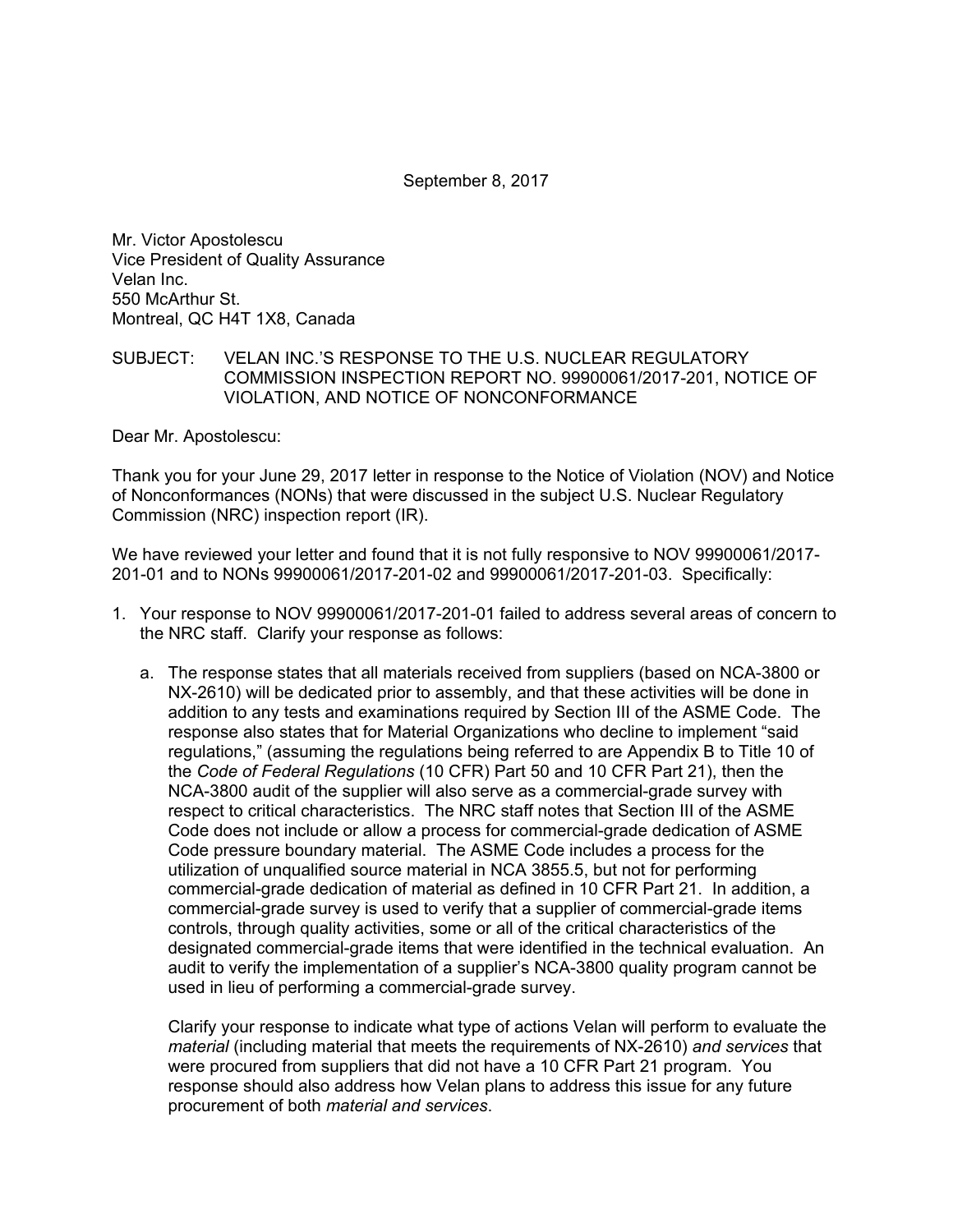- 2. Your response to NONs 99900061/2017-201-02 and 99900061/2017-201-03 failed to address several areas of concern to the NRC staff. Clarify your response as follows:
	- a. The response states that quality surveys of suppliers whose quality systems do not implement Appendix B or Part 21 will also double as commercial-grade surveys. It is not clear what "quality surveys" is Velan referring to. As noted in question 1a above, commercial-grade surveys are used to verify that a supplier of commercial-grade items controls the critical characteristics that were identified in the technical evaluation.
	- b. The response states that audit reports not containing adequate objective evidence of the pass down of technical and regulatory requirements is because the audits checklist did not ask sufficient questions and that the audit checklist is under revision. The answer also refers to Attachment No. 4 which includes a sample of the additional questions. Clarify your response to explain whether Velan is (1) planning in adding these questions to all their audit checklists; (2) planning on training their lead auditors and auditors on the changes to the checklist, and more importantly, (3) retrain their lead auditors and auditors on how to complete the checklists to demonstrate that the audit criteria was adequately verified.
- 3. The responses to the NOV and the NONs did not address the extent of condition for items that had already been delivered. Your response should include an appropriate extent of condition for components that had been already been delivered to the U.S. nuclear power plants.
- 4. As discussed during a phone call on August 16, 2017, when responding to this letter, Velan should clarify whether it intends to buy basic components from suppliers with quality programs that meet the requirements of Appendix B to 10 CFR Part 50 and 10 CFR Part 21, or whether it plans, as the organization with the design requirements and information, to control the basic components under Velan's Appendix B to 10 CFR Part 50 to ensure that the basic component meets the design requirements necessary for it to perform safety functions.

In accordance with 10 CFR 2.390 "Public Inspections, Exemptions, Requests for Withholding," of the NRC's "Rules of Practice," a copy of this letter, its enclosure(s), and your response will be made available electronically for public inspection in the NRC Public Document Room or from the NRC's Agencywide Documents Access and Management System, accessible from the NRC Web site at http://www.nrc.gov/reading-rm/adams.html. To the extent possible, your response should not include any personal privacy, proprietary, or safeguards information so that it can be made available to the Public without redaction. If personal privacy or proprietary information is necessary to provide an acceptable response, then please provide a bracketed copy of your response that identifies the information that should be protected and a redacted copy of your response that deletes such information. If you request that such material is withheld from public disclosure, you must specifically identify the portions of your response that you seek to have withheld and provide in detail the bases for your claim (e.g., explain why the disclosure of information will create an unwarranted invasion of personal privacy or provide the information required by 10 CFR 2.390(b) to support a request for withholding confidential commercial or financial information). If safeguards information is necessary to provide an acceptable response, please provide the level of protection described in 10 CFR 73.21 "Protection of Safeguards Information: Performance Requirements."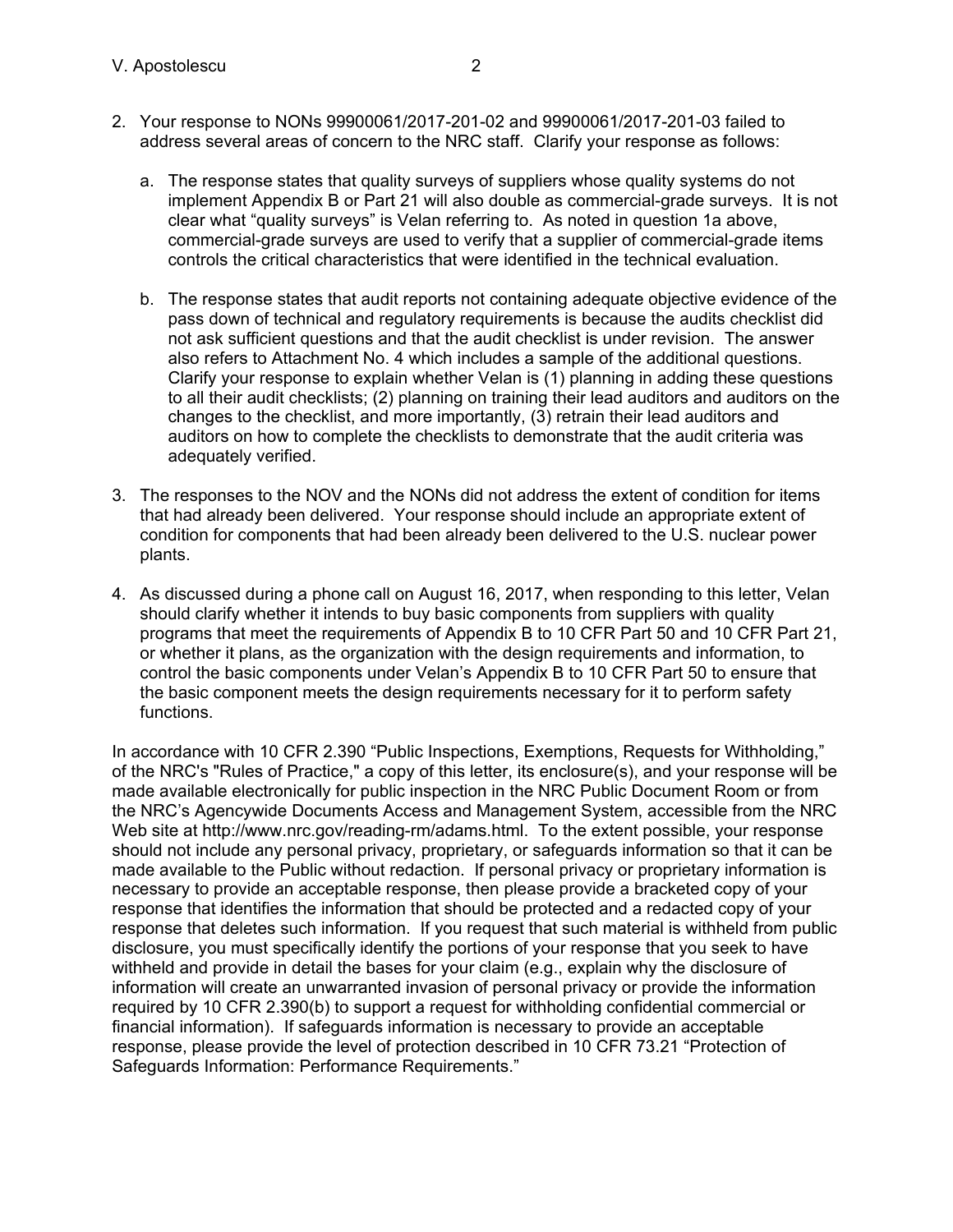Please contact Mr. Yamir Diaz-Castillo at 301-415-2228, or via electronic mail at Yamir.Diaz-Castillo@nrc.gov, if you have any questions or need assistance regarding this matter.

Sincerely,

## */RA/*

John P. Burke, Chief Quality Assurance Vendor Inspection Branch-2 Division of Construction Inspection and Operational Programs Office of New Reactors

Docket No.: 99900061